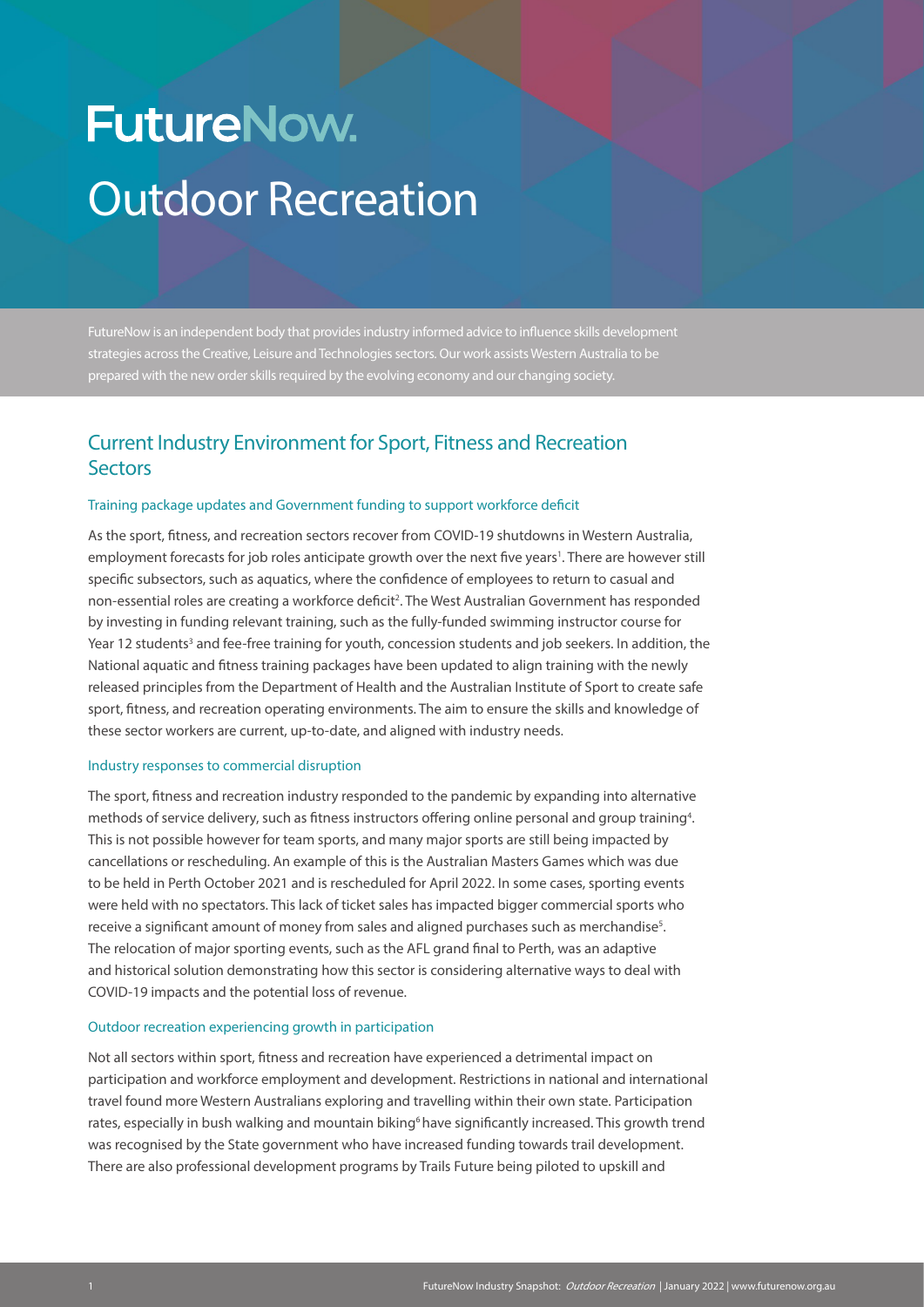enhance the professionalism of this growth industry<sup>7</sup>. This has been accompanied by strong strategic development, such as the WA Hiking Strategy: Bushwalking and trail running in Western Australia 2020-2030 report.

#### Mental health benefits through sport, fitness, and recreation

Mental health, as well as physical health, has become a focal point in the sport, fitness, and recreation sector. Nineteen per cent of Australian's reported their mental health as either worse or much worse than before COVID-19<sup>8</sup>. The sport, fitness, and recreation industry has been a critical mechanism for providing exercise and social connection to increase individuals' mental health. Regular exercise reduces stress and improves mental health<sup>9</sup>, which is especially important when one in six Australians are experiencing depression, anxiety, or both<sup>10</sup>. Being connected to a fitness or sporting community can also enhance mental health<sup>11</sup>. During COVID-19 lockdowns the daily exercise allowance produced an increase in walking, running, cycling, bush walking and swimming activities.12. Recent reports found that hikers indicated mental health as one of their major reasons they exercise outdoors in scenic nature<sup>13</sup>, and adult swimmers indicated mental health as one of the key reasons for their participation<sup>14</sup>. Sometimes a problem can occur within these sectors when staff, volunteers or participants are unaware of how to handle mental health issues. SportWest, the peak sporting industry body, has recently released a mental health framework to sporting clubs and associations.

#### Sports broadcasting predicted for continual revenue increase

Continual revenue growth in the sport sector is drawn from the increasing value of broadcasting rights. This revenue flows to the sporting clubs and contributes to increased employment and facility management costs. It is estimated that whilst some of these rights were re-negotiated to be extended because of the COVID-19 period, it is still a large contributor, and is predicted to have a 5-year growth of \$12.8 billion to \$16.4 billion in revenue in 2025-6 within Australia<sup>15</sup>.

#### Growing trend in yoga and pilates

Unemployment in Western Australia is at its lowest since 2013 at 3.9% and there is a new all-time high employment at 1.427 million<sup>16</sup>. If this transfers to increased household expenditure this bodes well for the sport, fitness and recreation sectors as consumers spend more money in these areas at periods of extra discretionary income<sup>17</sup>. There is a growing trend in yoga and pilates class attendance, especially among the younger female generation<sup>18</sup>. This is boosted by a growing health conscious culture<sup>19</sup>. Research has found that yoga has over 2.8 million participants across Australia and 1.2 million participating in pilates<sup>20</sup>.

#### Shift towards an aging population and potential impacts on workforce and volunteer needs

The sport and fitness industry is also experiencing a shift towards an aging population. It is projected that the 15% of Australians aged 65 or older will increase to 22% by 2056. Data shows that 48% of older Australians indicated they participated in physical activity five times a week with 43% of these active in sport-related activities<sup>21</sup>. With this shift in population, there will likely be an increased need for a workforce and volunteers to service this group. This could in turn create a shortage of workers trained in creating age related sport and fitness programs.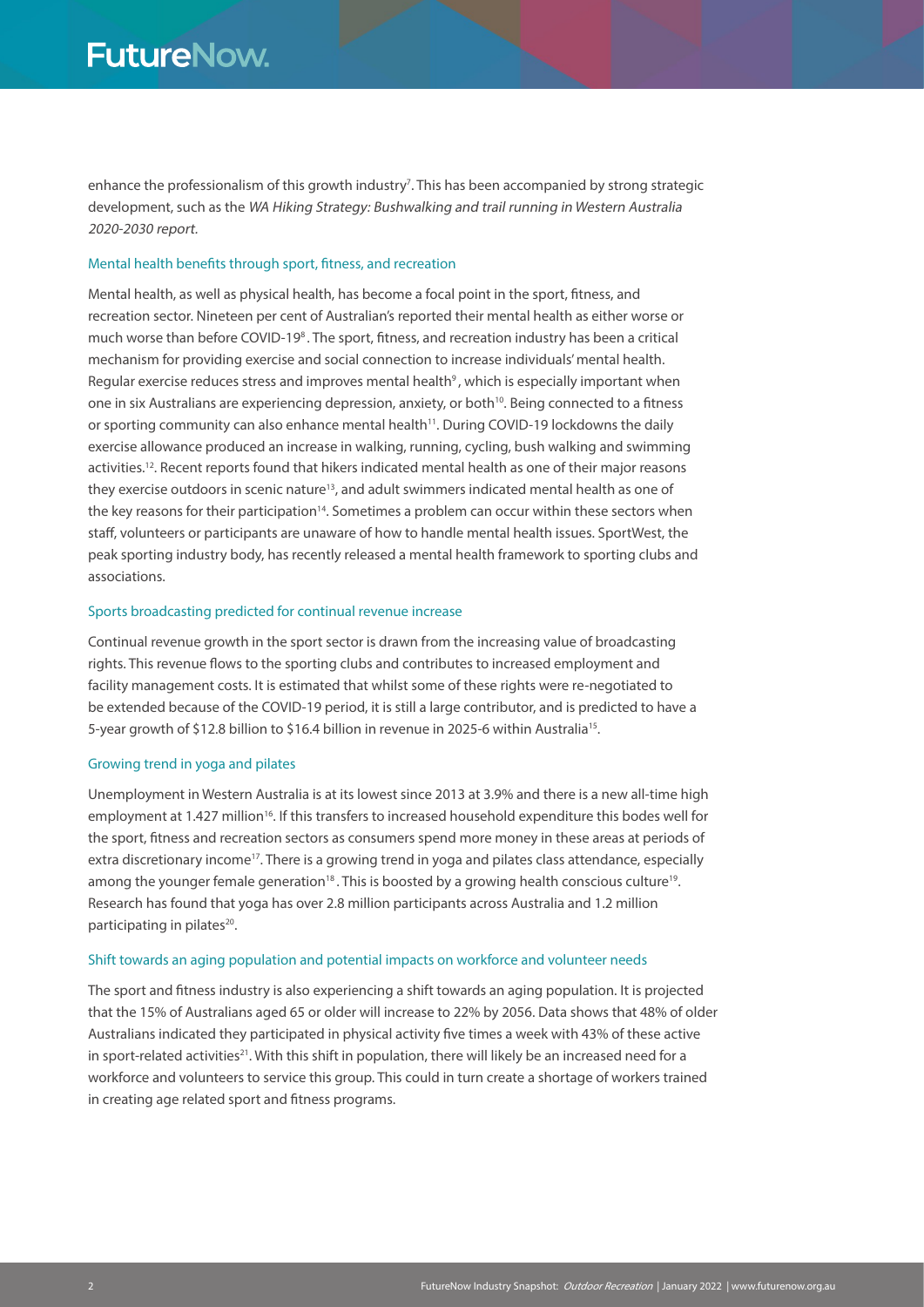# Outdoor Recreation sector

#### Vibrant WA leads to increased participation and employment opportunities

Western Australia has a huge range of incredible landscapes from its pristine beaches to the stunning tree lined hiking trails. Recreational walking continues to be one of the most popular forms of physical activity, and participation in trail running and mountain biking has increased significantly<sup>22</sup>. Outdoor recreation offers a range of employment from running camps for school children at Woodman's Point to being an outdoor adventure guide in regional Western Australia. It is predicted that job growth in outdoor recreation will be significant over the next four years with a predicted increase of 16%23. There has also been a push to include inclusive access to trails and outdoor activities.

#### Education and program development

Over the last 24 months there has been an increased take up of outdoor activities including cycling. Community feedback comments indicate trying to buy a bicycle was difficult and even four-wheel drive cars as people ventured and travelled more outdoors and locally. Recognition of the meaningful benefits of outdoor recreation has led the government to direct increased funding in this area <sup>24</sup>. Parks and Leisure Australia are creating event management and risk workshops, as well as leisure centre benchmarking projects to support this sector. Their Generate Network Australia program is a capacity building initiative which has been developed to support new professionals and emerging leaders within outdoor recreation to encourage and support employment growth<sup>25</sup>.

The outdoor recreation sector has training options in vocational education. Outdoor recreation peak bodies also offer short courses to boost skills such as in rock climbing and high ropes.

### Industry Developments

There are several initiatives presented recently via reports, frameworks and programs within the sport, fitness, and recreation sectors. These include:

The Australian Sports Commission Corporate Plan - 2021-2025 – This plan is targeting two key purposes. To make Australian's stronger through sport, and to build sustainable winning systems for Australian athletes. The potential to inspire Australians over the next decade is a key move and investment, particularly with Brisbane hosting the 2032 Olympic and Paralympic Games and several other key international sporting event such as the FIFA Women's World Cup 2023 to be held in Perth.

SportWest Mental Health and Wellbeing Community Sport Framework - This framework was developed and distributed to community sporting clubs in 2021. The aim to support quality practice in mental health and wellbeing promotion initiatives, to identify ways to promote mental health and wellbeing and to provide guidance on what to consider when engaging a mental health and wellbeing program deliverer or service provider.

Trails Futures – Offers newly established professional development programs for those in the recreation trails sector. The goal to build and support a professional trails industry which is important given the increase in trails participation and demand for outdoor recreation workers.

2022 Women Leaders in Sport Scholarship (WLIS) – Sport Australia is striving to achieve gender equity in sport. In 2019, women comprised 24% of CEOs across 63 national sporting organisations (NSOs), and 15% of high-performance coaches. Applications for the 2022 WLIS are now closed however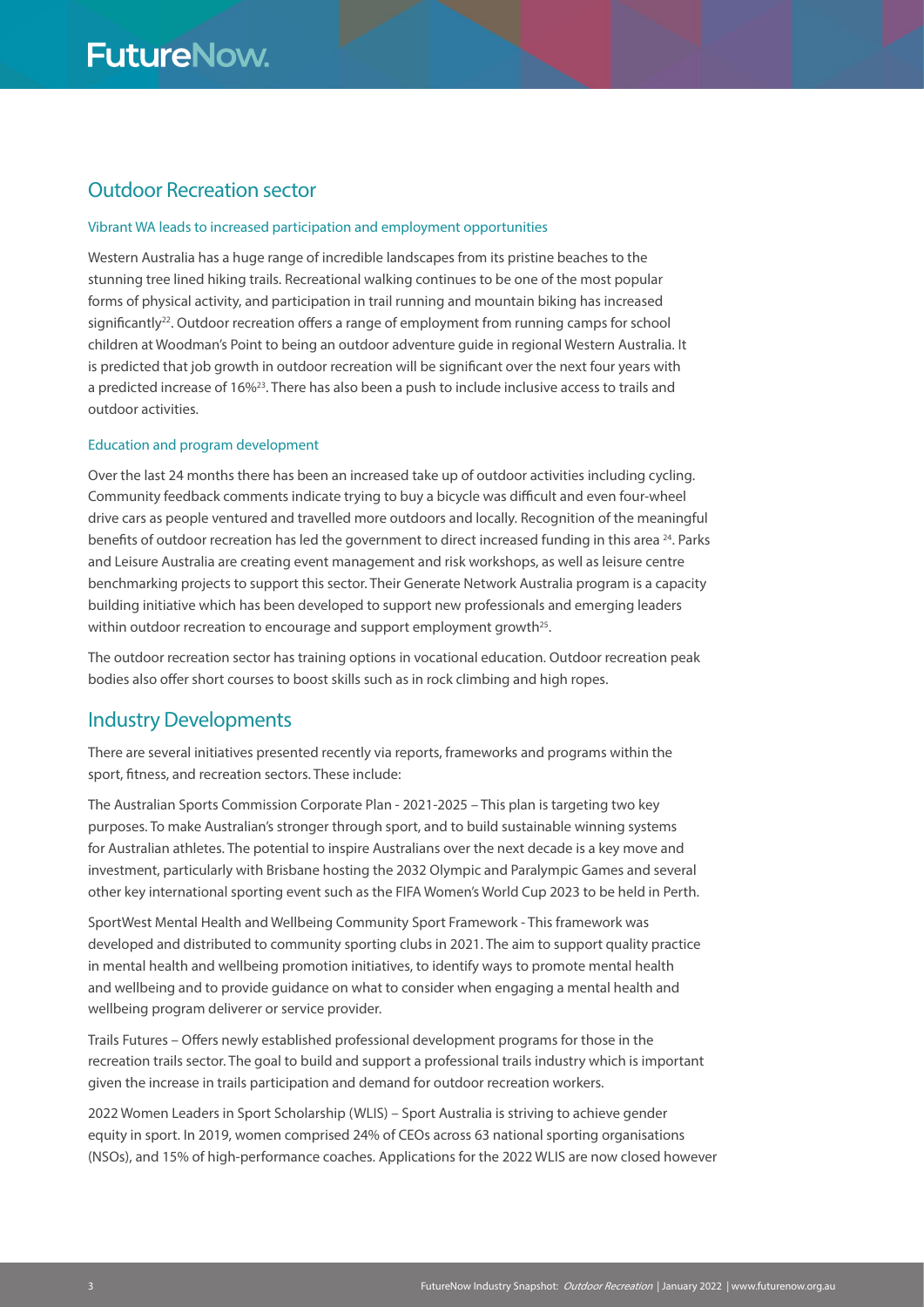applications for 2023 will likely be held around September and October 2022.

The Future of Sport Volunteering Insights Report 2021 – The estimated value of sports volunteers in terms of the labour they provide is \$4 billion per year. Volunteer involvement in sport was significantly impacted during the COVID-19 period. Whilst some are slowly returning to support the industry again there is concern that not enough will return. As a result, this report shares a vision of thinking and ideas to support the volunteer experience and enticement to these roles.

## Please get in touch with FutureNow

FutureNow is continually seeking broad input from stakeholders and representatives in the Western Australian outdoor recreation sector. If you would be interested in providing your perspective on this snapshot or related workforce matters for your sector, our Creative Industries Industry Manager would love to hear from you:

Kelly Perry | Industry Development Manager - Sport, Fitness and Recreation

0459 984 873 | kperry@futurenow.org.au

# References

- 1 2020 Employment Projections for the five years to November 2025. Occupation Projections Australian Government Labour Market Information Portal and Sports in Australia Industry Report, IBISWorld, June 2021
- 2 Sport and Recreation Case for Change Draft October 2021
- 3 Students invited to dive in to training for swimming jobs, Media Statement, Minster for Education and Training, 12 October 2021
- 4 Frameworks of Operations for Fitness Facilities under COVID-19 Restrictions, August 2020
- 5 How much damage did COVID-19 do to our sporting nation? Here's what the data shows, ABC News, 23 September 2021
- 6 Adventurous minds convene to plan the future of WA's trails, Ministerial Media release, 14 October 2021
- 7 WA Trails and Recreation Forum 2021, Dr Lenore Lyons, Outdoors Great Southern
- 8 Clearing House for Sport (2020): AusPlay: Sport and physical activity reports
- 9 The Social, Health and Economic Value of the Australian National Aquatic Industry, July 2021
- 10 Australian Bureau of Statistics 2021 Household Impacts of COVID-19 survey
- 11 Mind Matter A healthy mind in a healthy body: How playing sport and being physically active improves mental health, Department of Local Government, Sport and Cultural Industries
- 12 Sport Australia. Aus-play Ongoing impact of COVID-19 on sport and physical activity participation June 2021 update.
- 13 WA Hiking Strategy: Bushwalking and trail running in Western Australia 2020-2030 report
- 14 The Social, Health and Economic Value of the Australian National Aquatic Industry, July 2021